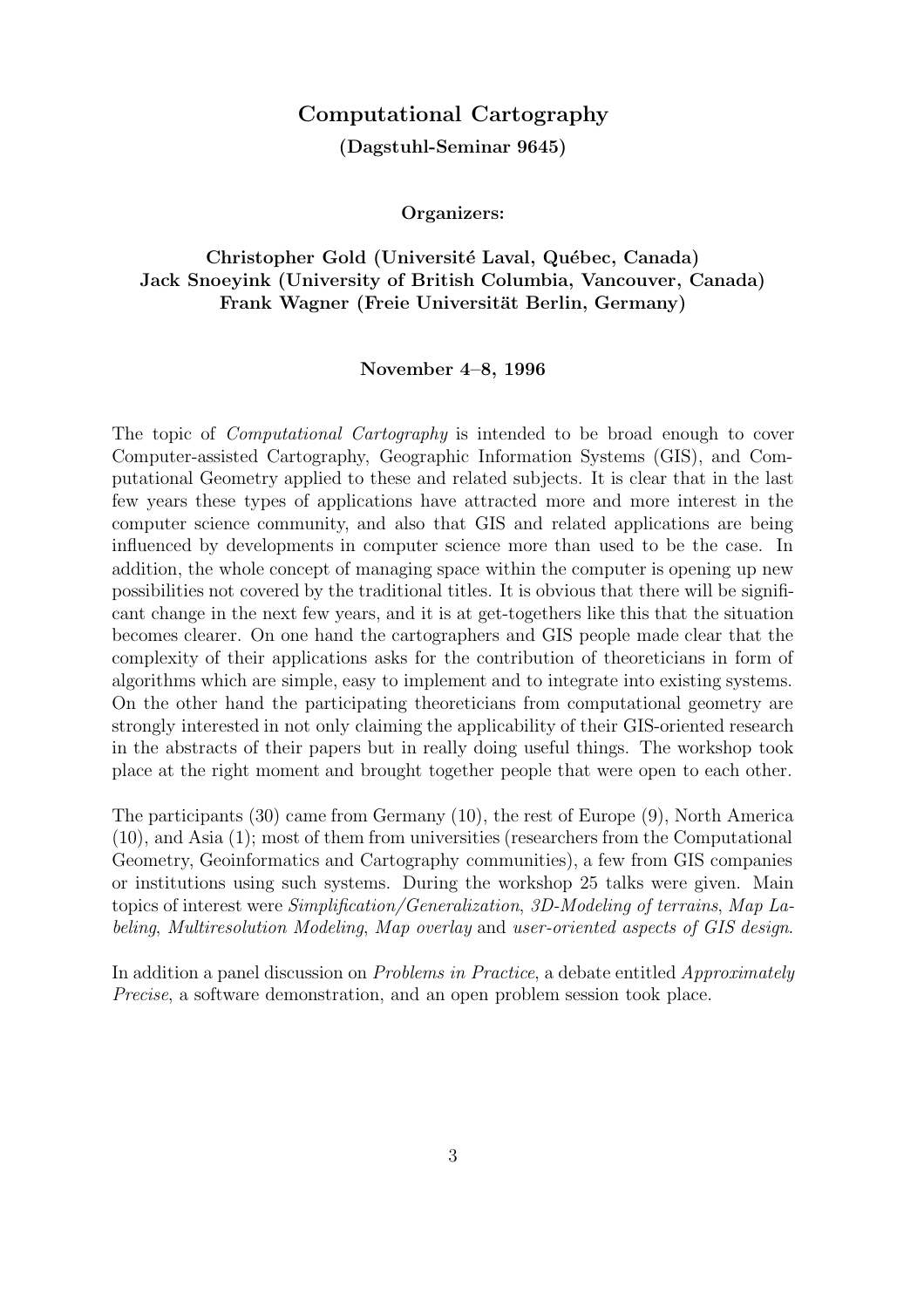### Participants

Pankaj Agarwal, Duke University, Durham, USA Jochen Albrecht, Universität Osnabrück, Germany Helmut Alt, Freie Universität Berlin, Germany Wolfgang Bitterlich, ESRI, Redlands, USA Leila De Floriani, Università di Genove, Italy William Evans, University of Arizona, USA Andrew Frank, Technische Universität Wien, Austria Wm. Randolph Franklin, Rensselaer Polytechnic Institut, Troy, USA Ulrich Freitag, Freie Universität Berlin, Germany Stefanie Gerke, University of Oxford, Great Britain Christopher Gold, Université Laval, Québec, Canada Martin Heller, Universität Zürich, Switzerland Klaus Hinrichs, Universität Münster, Germany Christopher Jones, University of Glamorgan, Great Britain Rudi Krämer, Stadt München, Germany Hans-Peter Kriegel, Universität München, Germany Werner Kuhn, Universität Münster, Germany Michael McAllister, University of British Columbia, Vancouver, Canada Jürg Nievergelt, ETH Zürich, Switzerland Enrico Puppo, Università di Genova, Italy Thomas Roos, ETH Zürich, Switzerland Jörg-Rüdiger Sack, Carleton University, Ottawa, Canada Stefan Schirra, Max-Planck-Institut für Informatik, Saarbrücken, Germany Jack Snoeyink, University of British Columbia, Vancouver, Canada Tiow-Seng Tan, National university of Singapore Marc van Kreveld, Universiteit Utrecht, The Netherlands Jeffrey Vitter, Duke University, Durham, USA Frank Wagner, Freie Universität Berlin, Germany Alexander Wolff, Freie Universität Berlin, Germany Weiping Yang, Université Laval, Québec, Canada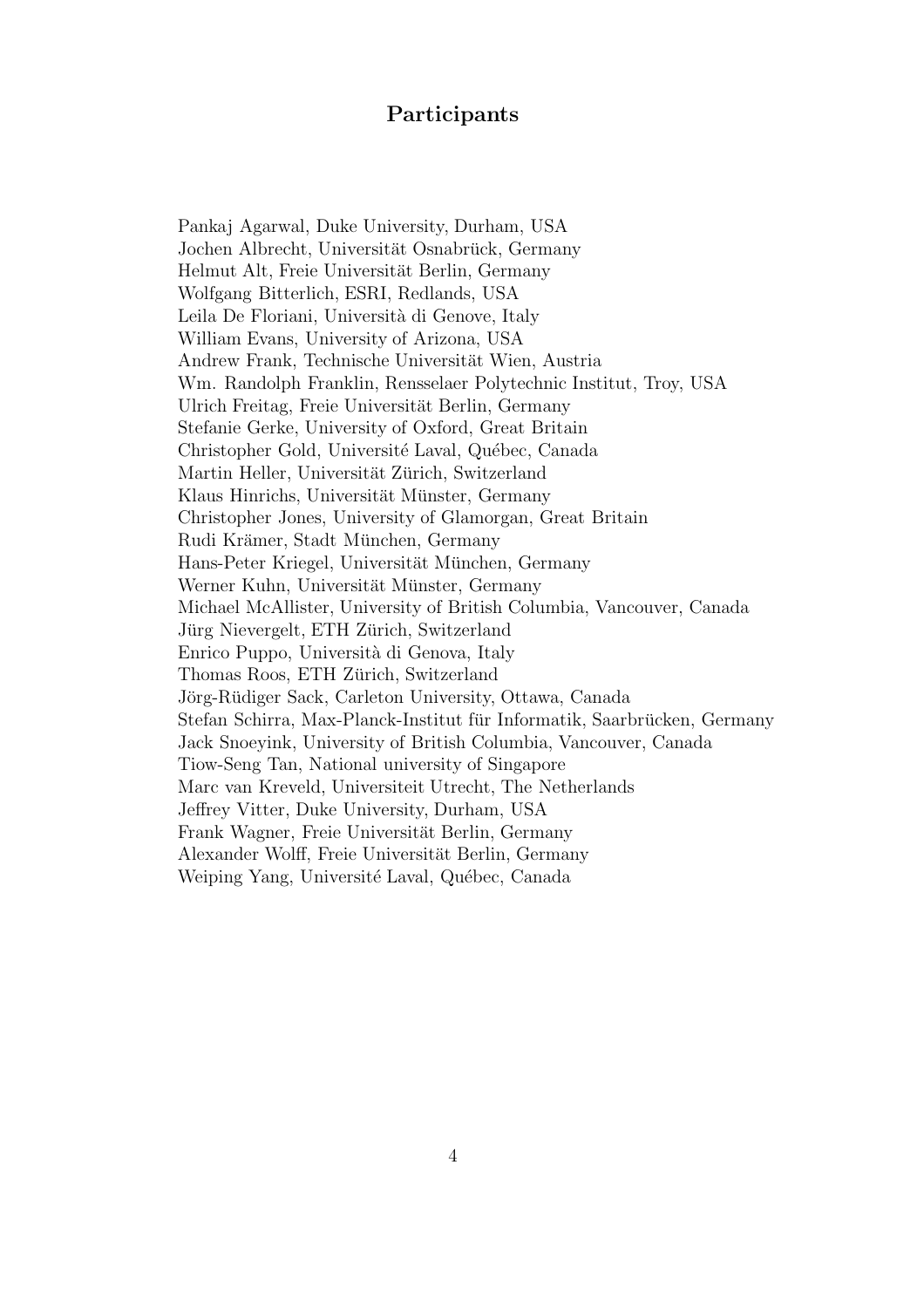## Abstracts

### Surface Simplification Pankaj Agarwal Computer Science Department, Duke University, Durham, USA

Surface simplification, especially terrain simplification, is a central problem in GIS. This talk surveys the known techniques for polygonal simplification in the plane, and for terrain simplification in 3D. It also presents a few new algorithms for polygon and terrain simplification. Furthermore, we discuss some open problems.

## Scalability of GIS Operations Jochen Albrecht Institute for Spatial Analysis and Planning in Areas of Intensive Agriculture (ISPA), University Vechta, Germany

full version: http://www.ispa.uni-vechta.de/staff/jochen/papers/gislis96.html

This work relates to the problem area of building pluggable geoprocessing applications. Such an application is virtual in the sense that it is only created upon request. The benefit of this approach is that a high degree of customization of a system is reached and thus flexibility is attained. This means that no longer is it necessary to build and acquire huge 'one size fits all' systems. A further advantage is that the user is relieved from the burden of learning a huge number of system functionalities. The flexibility is attained by providing services at such a level of granularity that the 'right-size' application can be built. To determine a reasonable degree of granularity required from service providers, we need to analyze geoprocessing functions and determine how they might be built up from lower-level functions.

This paper is a preliminary discussion on an operator algebra that must be the foundation of such a pluggable environment. The reason why we require an algebra is that we have to be able to describe the required operators using such a degree of exactness that the results of applying operators are predictable. This requires that the input and output parameters and side effects of an operator are fully determined. Such operator algebra must go beyond spatial data models and representations. The paper presents ideas to map basic spatial operators to the hierarchy of conceptual spaces that different spatial models rely on.

(The full paper at the URL given above is not yet completely clean, i.e., some of the math formulas need to be inserted as graphics. But the reader should be able to extract the gist of it.)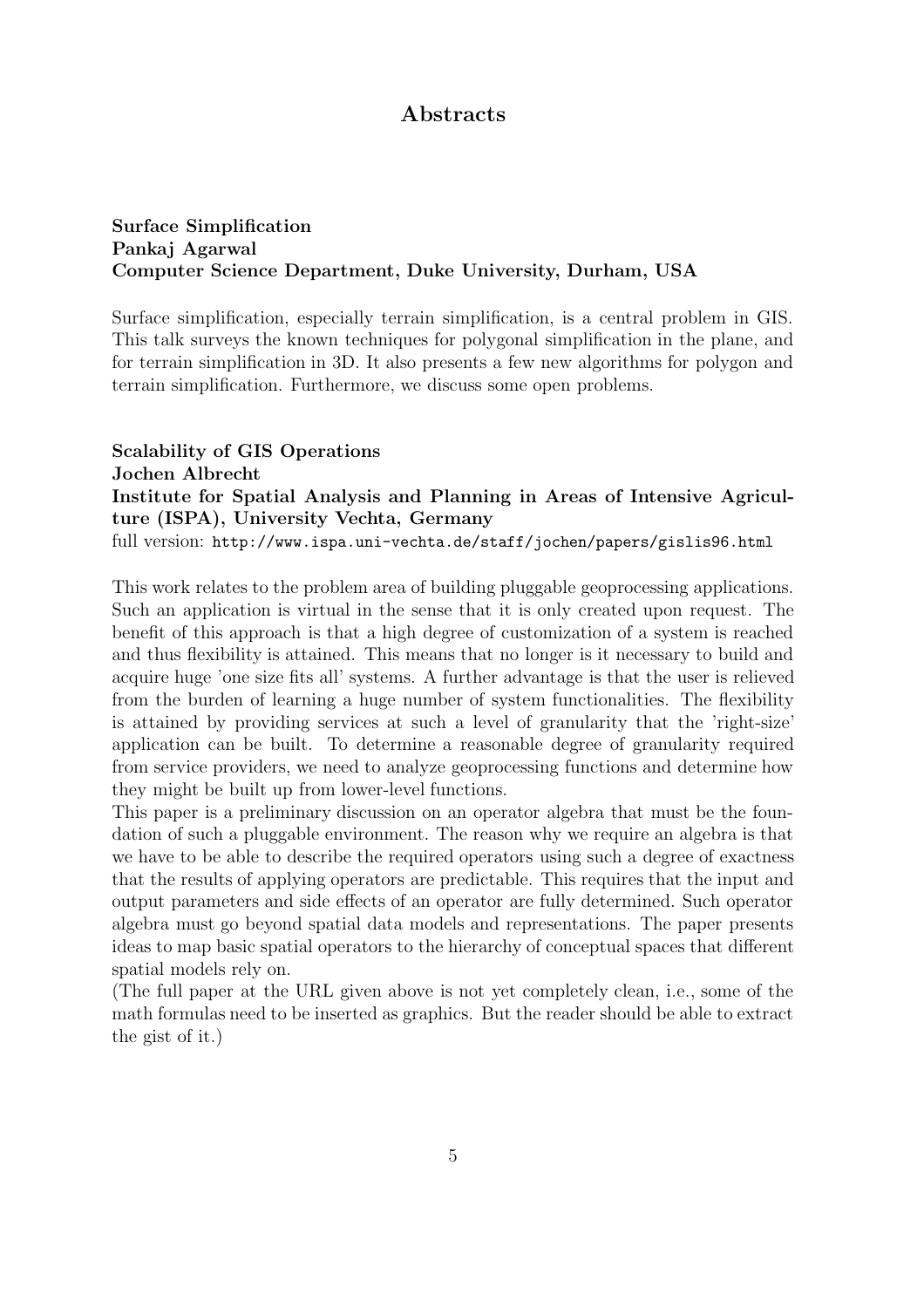Fast Automated Map Labeling Wolfgang Bitterlich ESRI, Redlands, USA full version: http://maps.esri.com/

Presented is a system for automatic point, line and area labeling. The emphasis is on speed, iterative methods are not considered. Labels which the algorithm cannot place are either ignored or (optionally) displayed in different color to be moved manually by the user. All produced labels are straight (not curved) along a line which is horizontal for point and area labels and can have any angle for line labels. The general approach is to sequentially identify for each label a set of strips in which the current label can be placed. Strips may be cut into shorter strip intervals by the position of already placed labels. Among the remaining strip intervals the "bestposition is chosen (or the label declared unplaceable if no sufficiently long interval remains). All label requests are entered and sorted before any placement begins. Lines with the same label name are grouped in order to produce only one label for each connected component. The labeling system is implemented in ESRI's ArcView, MapObjects, VISA ATM Locator and Internet Map Server.

#### A Formal Approach to Multiresolution Modeling Leila De Floriani

#### Dipartimento di Informatica (DISI), Universit`a di Genova, Italy

joint work with Paola Magillo, Università di Genova, and Enrico Puppo, CNR, Genova

The aim of this work is to provide a framework for multiresolution geometric modeling which is independent of both the dimension of the spatial objects under consideration and of the specific application. We present a formal model, called Multiresolution Cellular Complex (MCC), capable of capturing the characteristics of most models known in the literature. We provide an analysis of the relationships among the intrinsic structures of different multiresolution representations proposed, and a definition of a set of basic, application-independent operations on a multiresolution model. Finally, major data structures used to encode multiresolution models are reviewed, as well as algorithms which implement the basic operations on each data structure.

Right Triangular Irregular Networks William Evans Department of Computer Science, University of Arizona, USA joint work with David Kirkpatrick, University of British Columbia

Geographic information systems strain the computational ability of computer hardware to its limit. Only recently have advances in computer hardware made possible the realtime three-dimensional visualization of large geographic data sets. Even with these advances, common geographic data sets are too detailed to permit real-time graphical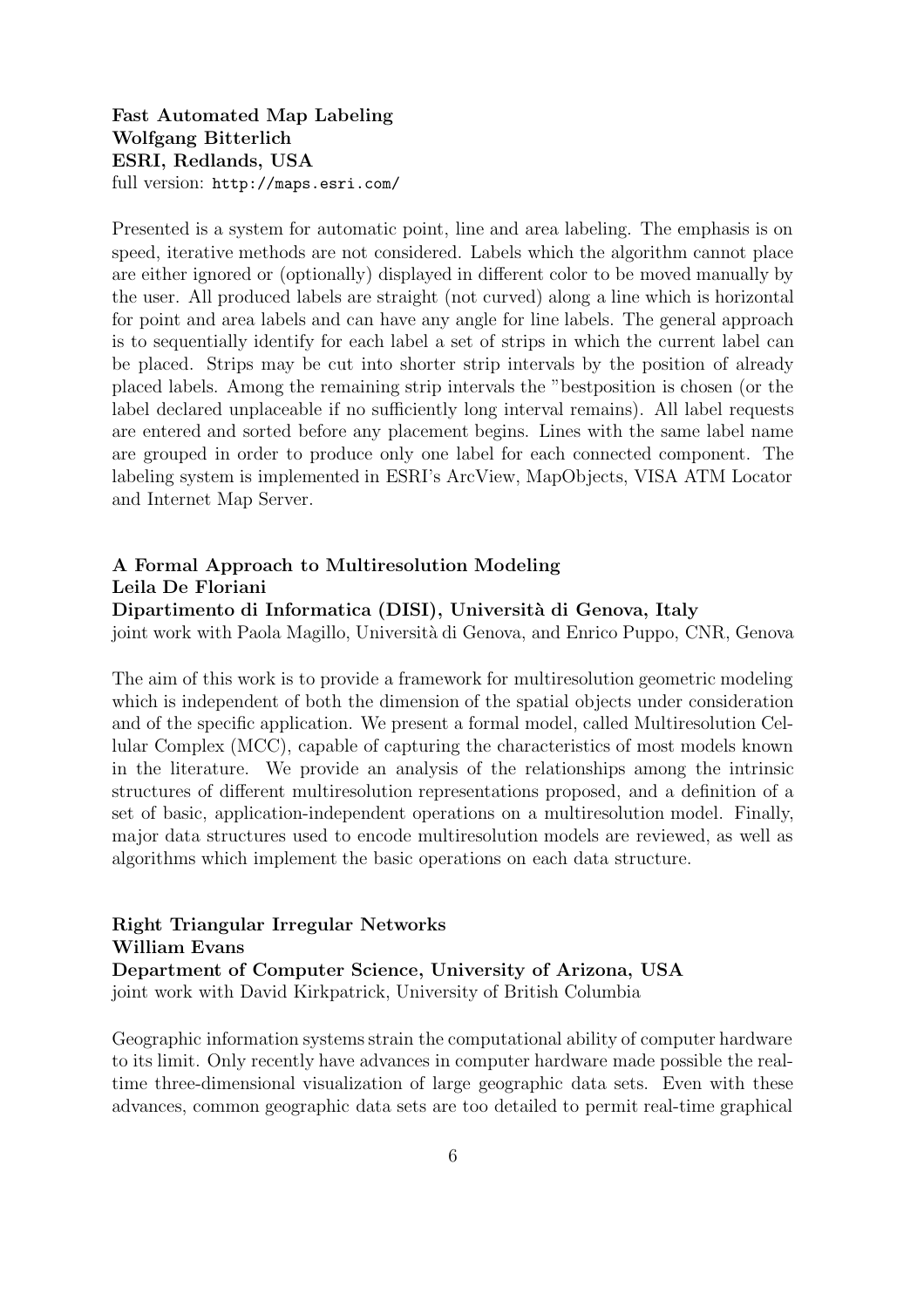manipulation – some simplification and approximation of the data must be done. We describe a hierarchical data structure for representing a digital terrain (height field) which contains approximations of the terrain at different levels of detail. The approximations are based on triangulations of the underlying two-dimensional space using right-angled triangles. The methods we discuss allow the approximation to precisely represent the surface in certain areas while coarsely approximating the surface in others. Thus, for example, the area close to an observer may be represented with greater detail than areas which lie outside their field of view.

We discuss the advantages of this method in terms of space usage and rendering time as compared to other methods based on more general triangulations. We also describe additional benefits such as rapid point location and neighbor calculation.

### GIS in the Real World Andrew Frank Abteilung Geoinformation, Technische Universität Wien, Austria

Starting with the observation that commercial Geographic Information Systems (GIS) very seldom use algorithms from Computational Geometry (CG). To the practitioners the CG algorithms

- appear as very complex to implement,
- often assume real number arithmetic, for which computers provide only an approximation, and
- do not integrate with other parts of a system, e.g., database management system, memory management; if the efficiency of CG algorithms depends on a particular form of memory management, it will be very difficult to integrate it in a practical system of any complexity.

Additional difficulties are caused by the relative isolation of the two communities; the approaches used, the channels of communication and the languages used to describe the results are different and thus communication between GIS implementors and CG researchers is hindered. A most revealing example is the use of the term *generalization* by cartographers.

It is somewhat surprising to discover that a simple and fundamental problem such as the computation of the overlay of two polygonal meshes (i.e. partitions of space, so that all areas are jointly exhaustive and pairwise disjoint) to compute all resulting polygons, is still a practically open problem. The GIS industry has spent more than 100 person-years to program a general solution, but the best available programs still occasionally fail to produce a result for a new dataset and are continuously fixed. It is not clear if and with which restriction a solution is possible using a finite approximation for real numbers.

The industry will only use simple algorithms which are robust and produce results for any input (or fail in a graceful way). Industry will shy away from algorithm which cannot be integrated in a large program where data is stored in a database. The art of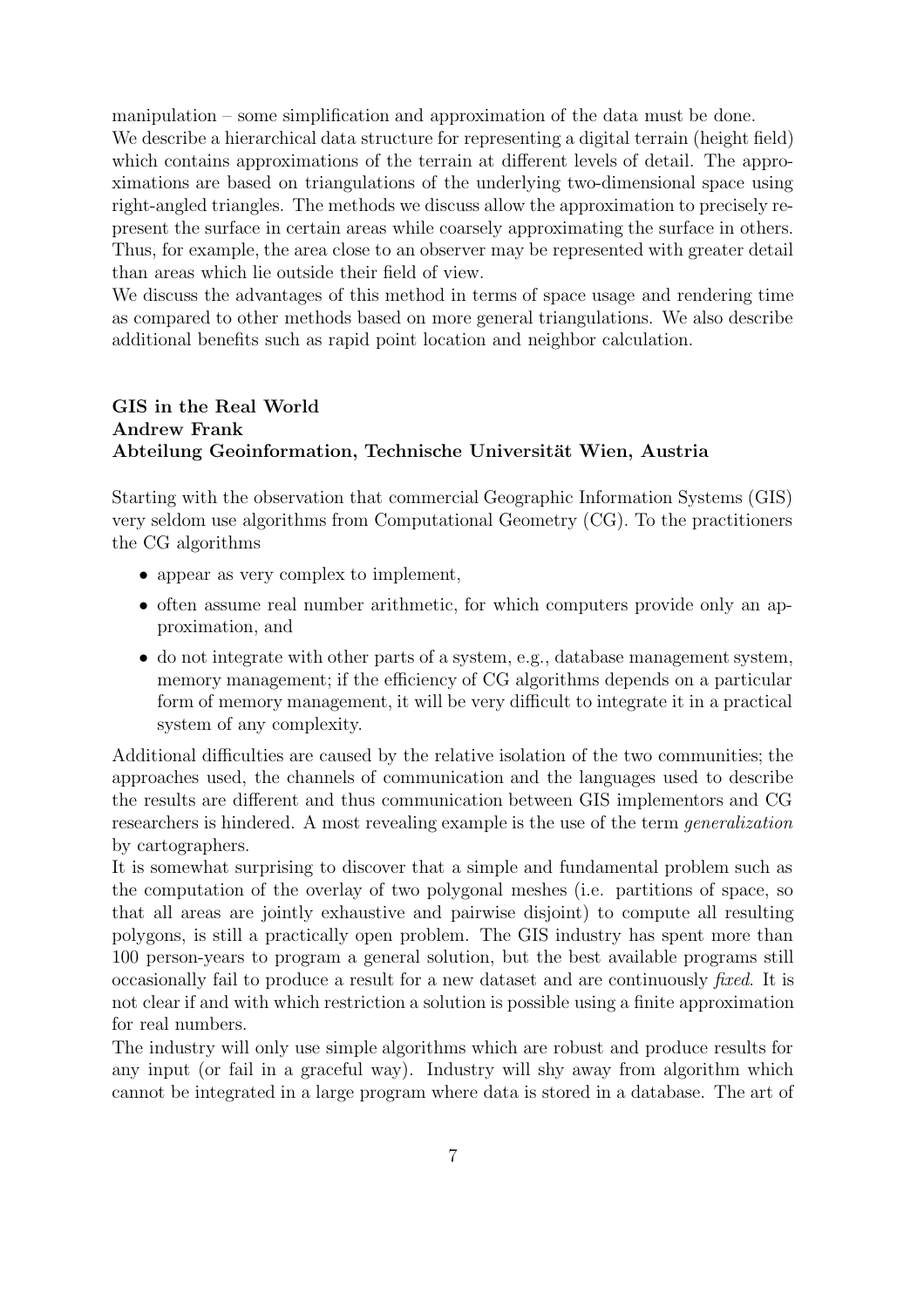a practically successful CG researcher is to abstract from reality, but stop before the abstraction does not contain the original problem any more (Occam's razor). Small improvements, especially in the worst case (behaviour) is not important to the industry; large performance improvements are possible by exploiting regularities in the data given by their meaning in the real world.

### On Hierarchies Andrew Frank Abteilung Geoinformation, Technische Universität Wien, Austria

Using Hierarchical Methods for spatial reasoning is a popular research topic. Hierarchical spatial data structures, especially quadtrees, are used in many implementations of GIS and have proved their efficiency. Operations on hierarchical spatial data structures are effective to compute spatial relations, but do not automatically lead to hierarchical spatial reasoning. Hierarchical spatial reasoning is using coarser, less detailed representations to produce only an approximative answer if the quality of the approximation is sufficient for the task at hand. Therefore, hierarchical spatial reasoning is closely related to computing approximative results and estimation of their errors; it is related to any time algorithm, which produce a result immediately, but can produce better results if more time is available.

Humans use hierarchical methods often; in space they are often based on a container hierarchy. This is best observed in situations where hierarchical reasoning is misleading and humans make predictable errors (e.g., "Which city is more to the west? San Diego (California) or Reno (Nevada)? Humans seem to associate with most values a sense of their quality (precision and other data quality aspects) and violating these rules is ridiculed (as in jokes about accountants, reporting the national deficit as \$13,459,345,678.13, when nobody regards the 13 cents as realistic). This paper explores two spatial reasoning operations and deduces a general definition of hierarchical spatial reasoning. Although the examples are very simple - computation of area and intersection - and applied to a raster representation, the definition is general. Compared with other definitions it captures much of the essence of hierarchical spatial reasoning. This sets the framework in which general rules may be deduced, when hierarchical spatial reasoning can be employed.

For hierarchical spatial reasoning the following is required:

- a coarsening method to produce less detailed representation from the most detailed one,
- a function f of interest, which can be computed from these representations of varying level of detail,
- a corresponding function  $f$  to assess the error of computing  $f$  from a less detailed representation (in comparison with the computation on the most detailed representation).

Hierarchical spatial reasoning starts computing the value of interest from the least de-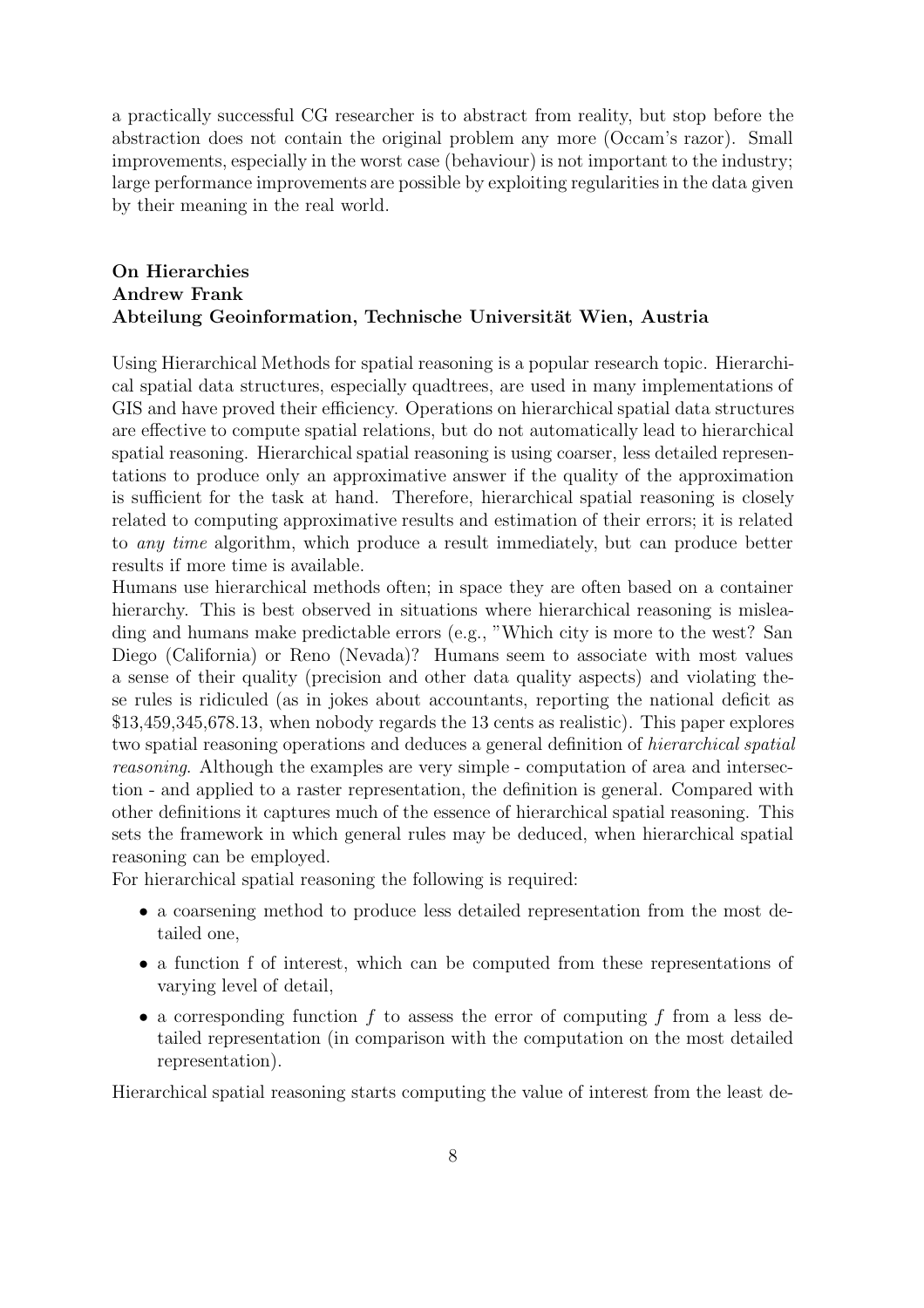tailed representation and progresses till a result is found for which the error assessment satisfies the requirements of the task at hand. Then no more details are necessary and the refinement can stop. Hierarchical data structures are useful for hierarchical reasoning, but they can be transformed to a more efficient incremental hierarchical structure, e.g. an incremental quadtree. On these, incremental hierarchical spatial reasoning algorithms are using previously computed values to compute the next approximation and are therefore as efficient as a direct calculation with the same error bound.

### Elevation Data Operations Wm. Randolph Franklin ECSE Dept., Rensselaer Polytechnic Inst, Troy, USA full version: ftp://ftp.cs.rpi.edu/pub/franklin/dagstuhl.ps.gz

We describe several past and proposed projects for converting elevation data to different formats, such as gridded, TIN, and spline, lossily compressing, applying to visibility and drainage to test the compression quality, and integrating everything into a test suite.

### Collaboration between GIS and Computational Geometry Christopher Gold Centre de Recherche en Géomatique, Université Laval, Canada

This presentation concerns the conjunction of GIS and Computational Geometry (CG). From the GIS side, we need to become more familiar with data structures, algorithms and robustness issues. From the CG side there needs to be more realization that spatial data management includes much more than algorithms – even at the technical level it is important to know what the customer wants, and what application problems are important. A list of topics would be a help to the CG community – but even more, there should be a realization that the future requires people with an understanding of the applications problems as well as an understanding of the basics of the appropriate algorithms.

It is not a question of the mathematicians providing a simple answer and then stopping – most of the problems involve a complex interaction between the real world, its computer representation, the appropriate analysis tools, and the perceptions and needs of the users. We can no longer tell the users to conform to us: we must understand the basics of their world-view. My particular concern, for example, has been the idea of interaction – the user is continually updating the data or requesting different analyses in near real-time. This changes considerably the idea of the user interface, as well as the update algorithms. Yet this is only infrequently mentioned in CG. We need much closer collaboration in order to develop the next generation of spatial data management tools.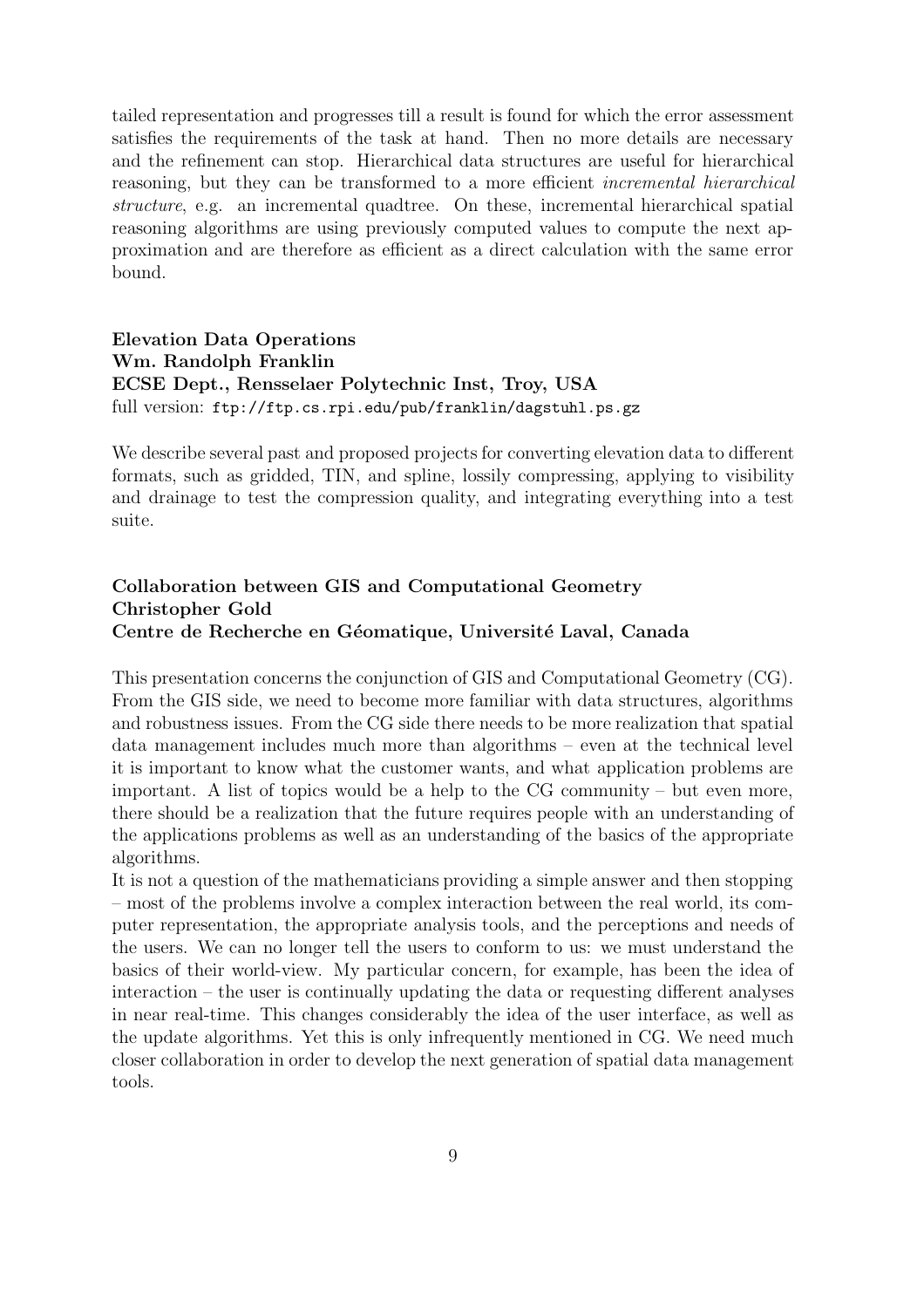## Map Overlay Klaus Hinrichs Fachbereich Informatik, Westfälische Wilhelms-Universität Münster, Germany

joint work with Ulrich Finke

Applications in cartography, computer graphics and computer aided engineering require the representation and manipulation of planar subdivisions. Topology-oriented approaches represent the relations existing between the vertices, edges and faces of a planar subdivision. We extend this standard approach by decomposing the faces into trapezoidal views. By defining a neighborhood relation among the views we obtain the view graph which forms the basis of the quad view data structure - a new data structure for representing planar subdivisions. We present some basic operations on this data structure, and we show how it can be used to traverse a planar subdivision. Furthermore we sketch an algorithm for overlaying planar subdivisions represented by the quad view data structure. This algorithm is optimal for simply connected planar subdivisions: its time and storage requirements are linear in the size of the output subdivision. Finally we apply this overlay algorithm to implement locational vector-based map overlay operations.

### A Triangulated Data Model to Support Map Generalization Christopher Jones Department of Computer Studies, University of Glamorgan, Great Britain

Map Generalization is concerned with reducing the level of detail of a map object subject to constraints of scale and purpose. At a geomtric level it includes processes of shape simplification, object elimination, merging, reduction in dimensionality, typification, exaggeration and displacement of map features.

A triangulated spatial model is presented, along with a set of operations which facilitate implementation of generalization prosesses. The model is based on constrained Delaunay triangulation and is motivated by several requirements: manipulation of parts of map objects and parts of the space between objects; high precision; easily measured; maintenance of topological relations; efficient determination of proximity relations between neighbouring objects; and malleability to assist in determining the nature of interactions between objects following generalization operations.

Several implemented generalisation operators are described. These include the detection of conflicts and their resolution by displacement, through monitoring of triangle inversions due to overfolding of the triangulation; dimensionality reduction by generating a skeleton from the triangulation; building boundary simplification through flipping of right-angled external triangles; and merging of nearby objects by collapse or re-attribution of the free space triangles between the objects.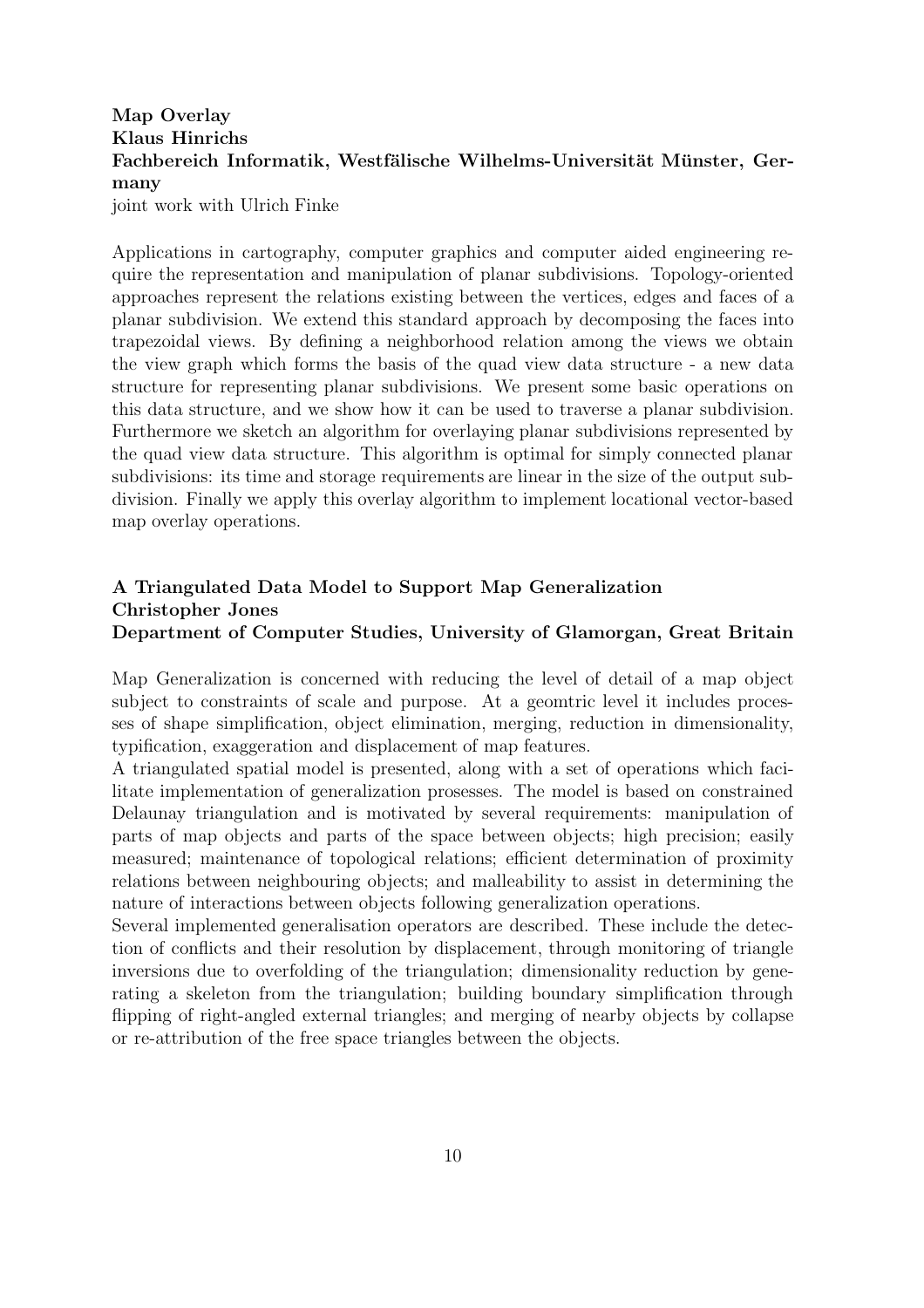### The Lettering of Maps and Related Problems Rudi Krämer City Authorities, Munich, Germany

In this talk, an example for the problem of map labeling was presented: in Munich we have about 19.000 drill holes on a square of about 20 km  $\times$  20 km. These points (or a subset of them) are to be labelled on various maps in a such way that a (rectangular) label is attached to its site in one of its four corners without overlaping other labels or points.

A short analysis of this problem was given; it was mentioned, that checking all possibilities for lettering these points would be of order  $\mathcal{O}(4^n)$ , where *n* is the number of points to be labelled; a simple trial-and-error algorithm with a reasonable running time (and a performance guarantee of 25%) was presented. We would like to find a method with a better quality guarantee if such a method exists.

If all points must be labelled (i.e., we can blow up the map), then the problem can be solved approximately by a fast (non-trivial) algorithm with a running time of  $\mathcal{O}(n \log n)$ , suggested by Wagner and Formann. Unfortunately this method produces insufficient results in practice.

Another practically very relevant problem is the following. Given the height of the groundwater level as well as the kind and thickness of the different geological strata found in our drillholes, we would like to develop an algorithm which is able – to produce a 3D model of these layers,

– to point out areas of inconsistency given a set of rules, and

– to draw cross-sections of the model between any two points?

An example for such a rule would be "there cannot be layer A above layer B" or "if layer A contains water in some drillhole, then is must also contain water in a neighbouring drillhole if it is not at a higher 'altitude' there".

### Parallel Processing of Spatial Joins Hans Peter Kriegel

#### Institut für Informatik, Universität München, Germany

full version: http://www.dbs.informatik.uni-muenchen.de/index e.htm

joint work with Thomas Brinkhoff, Mannesmann AutoCom, Düsseldorf, and Bernhard Seeger, Fachgebiet Informatik, Universität Marburg

In this work, we show that spatial joins are very suitable to be processed on a parallel hardware platform. In particular, we use a shared virtual memory architecture which is well-suited for the design and implementation of parallel spatial join algorithms. We start with an algorithm that consists of three phases: task creation, task assignment and parallel task execution. In order to reduce CPU- and I/O-cost, the three phases are processed in a fashion that preserves spatial locality. Dynamic load balancing is achieved by splitting tasks into smaller ones and reassigning some of the smaller tasks to idle processors. In an experimental performance comparison, we identify the advantages and disadvantages of several variants of our algorithm. The most efficient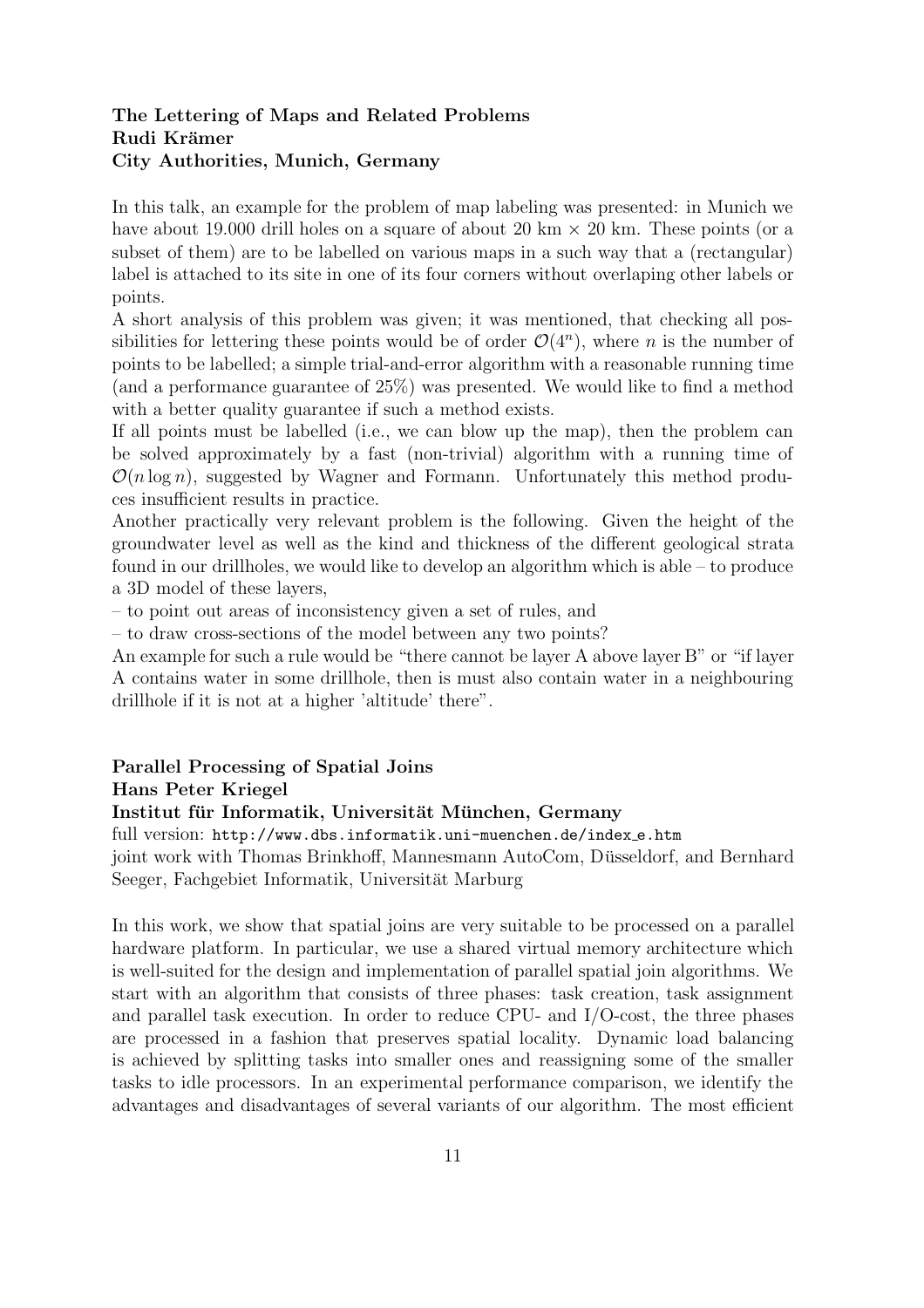variant shows an almost optimal speed-up under the assumption that the number of disks is sufficiently large.

### A Human-Computer Interaction View of Cartography Werner Kuhn Inst. for Geoinformatics, Univ. of Münster, Germany

full version: http://gio.uni-muenster.de/

Computational cartography involves concerns beyond geometry and databases. This talk takes a perspective on cartography from the field of Human-Computer Interaction (HCI). It presents some approaches and methodology that are used in interaction design and that appear useful for tackling some problems in modern, interactive cartographical settings. The major conclusion is that HCI's focus on usability, based on careful analyses of tasks and user communities, has the potential to make mapping both more straightforward and more useful in practice.

### Outline:

- 1. A Recent History of Cartography
	- Robinson
	- Behavioral Studies
	- Communication Studies
- 2. The Current Situation
	- Cognitive Approaches
	- Cartography faces new challenges...
	- ... but is entrenched in 'AI' complete problems
- 3. Entailments of an HCI View
	- Task orientation
	- User centered design
	- Dynamic interaction
	- More modalities
	- Map engineering
	- Cooperation Support
	- Help Systems
- 4. Conclusions.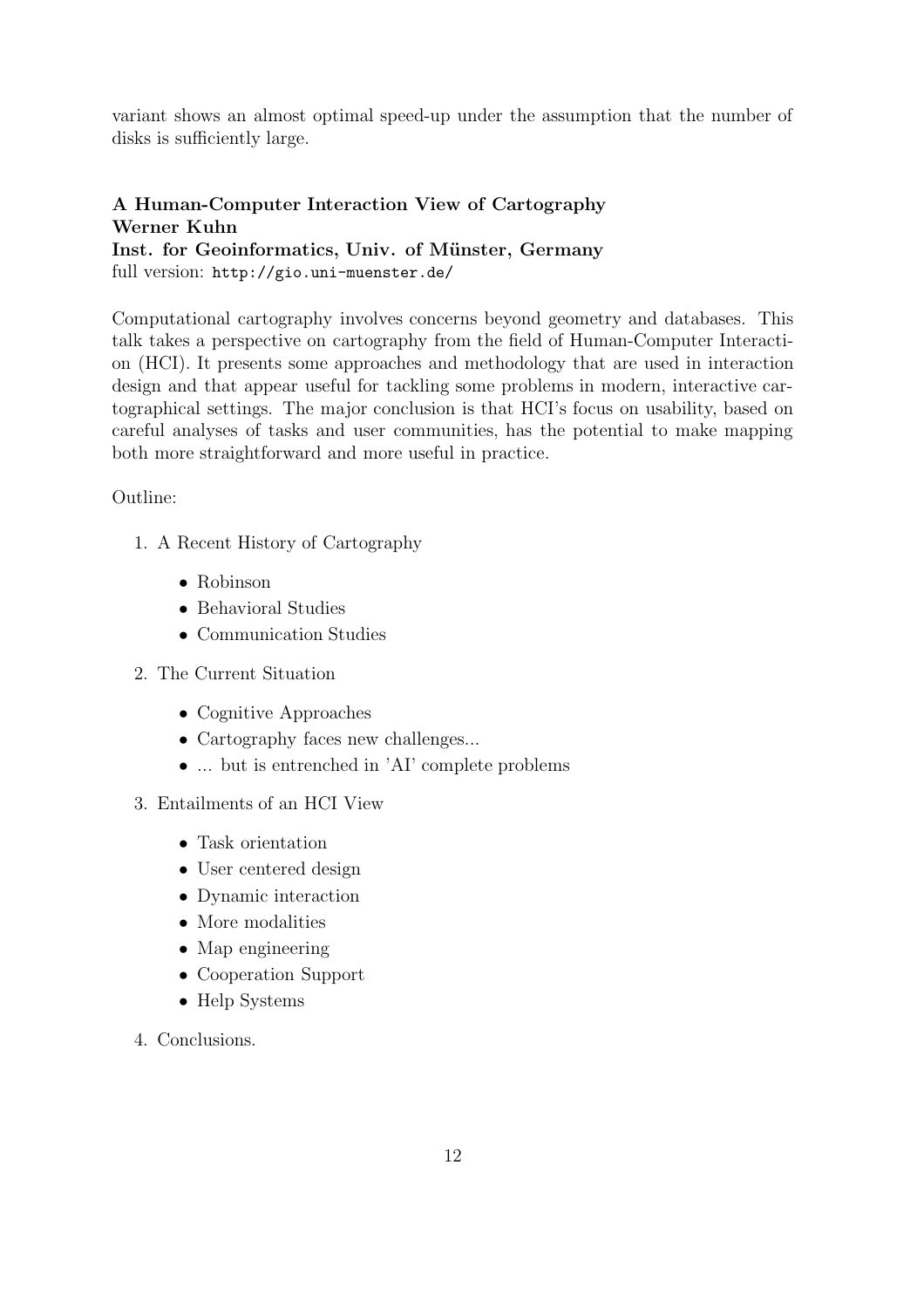### Drainage Network and Terrain Generalization Michael McAllister University of British Columbia, Vancouver, Canada

We look at the problem of automatically extracting watersheds from a triangulated irregular networks (TINs) and hydrology information. When considered individually, each of these sources of data can define watersheds. For TINs, you must first derive the river system from the surface and can then trace ridges and river divides as bounding curves for the watersheds. For hydrology information, you can use the Voronoi cells of the river edges as an approximation to the edge's watershed. However, each of these methods admit errors: the drainage on the TIN may not match the known river network and the Voronoi cells of each fiver edge does not necessarily respect the surface.

The combination of the TIN and hydrology yields better watershed boundaries. First, we use an approximation to the medial axis to collapse all the lakes and river banks in the hydrology into tree structures that reflect the flow of water in the system. Next, we embed the reduced river network into the TIN as break lines to remove TIN artifacts that contradict the drainage system on the surface. Finally, we trace river divides from each river junction on the TIN, making sure that divides do not cross rivers, and combine the divides with the ridges on the TIN to form the watershed boundaries.

## A Topological Model for the Generalization and Multiresolution Representation of Geographic Maps

#### Enrico Puppo

Institute for Applied Mathematics, IMA-CNR, Università di Genova, Italy full version: ftp://ftp.disi.unige.it/pub/person/PuppoE/PS/ssd95.ps.Z and sdh96.ps.Z joint work with Giuliana Dettori, IMA-CNR, and Michela Bertolotto, DISI

A 2D geographic database made of points, lines, and regions is considered, a combinatorial and geometric model to represent it is proposed, and changes of resolution are studied within such framework.

Spatial entities are constrained to form a weakly disjoint covering of the plane, i.e.: no two lines can cross; no two regions can overlap; isolated points and dangling lines completely contained inside regions are admitted; regions may have holes. Topological relationships are highly simplified.

Concepts concerning changes of resolution are divided into two classes: detail (involving topology) and accuracy (involving metrics). A purely combinatorial structure, the abstract cell complex (ACC), is used to model all topological aspects of data, and changes of detail are studied as continuous functions between ACCs. Formal tools to control the consistency and graduality of generalizations between ACCs are proposed. Some model-oriented generalization operations are revisited in this framework. Metric aspects are treated through epsilon-homotopies of lines.

Multiresolution is obtained from collections of ACCs pairwise related through consistent functions. Either multilevel or tree models of multiresolution can be built in such a framework.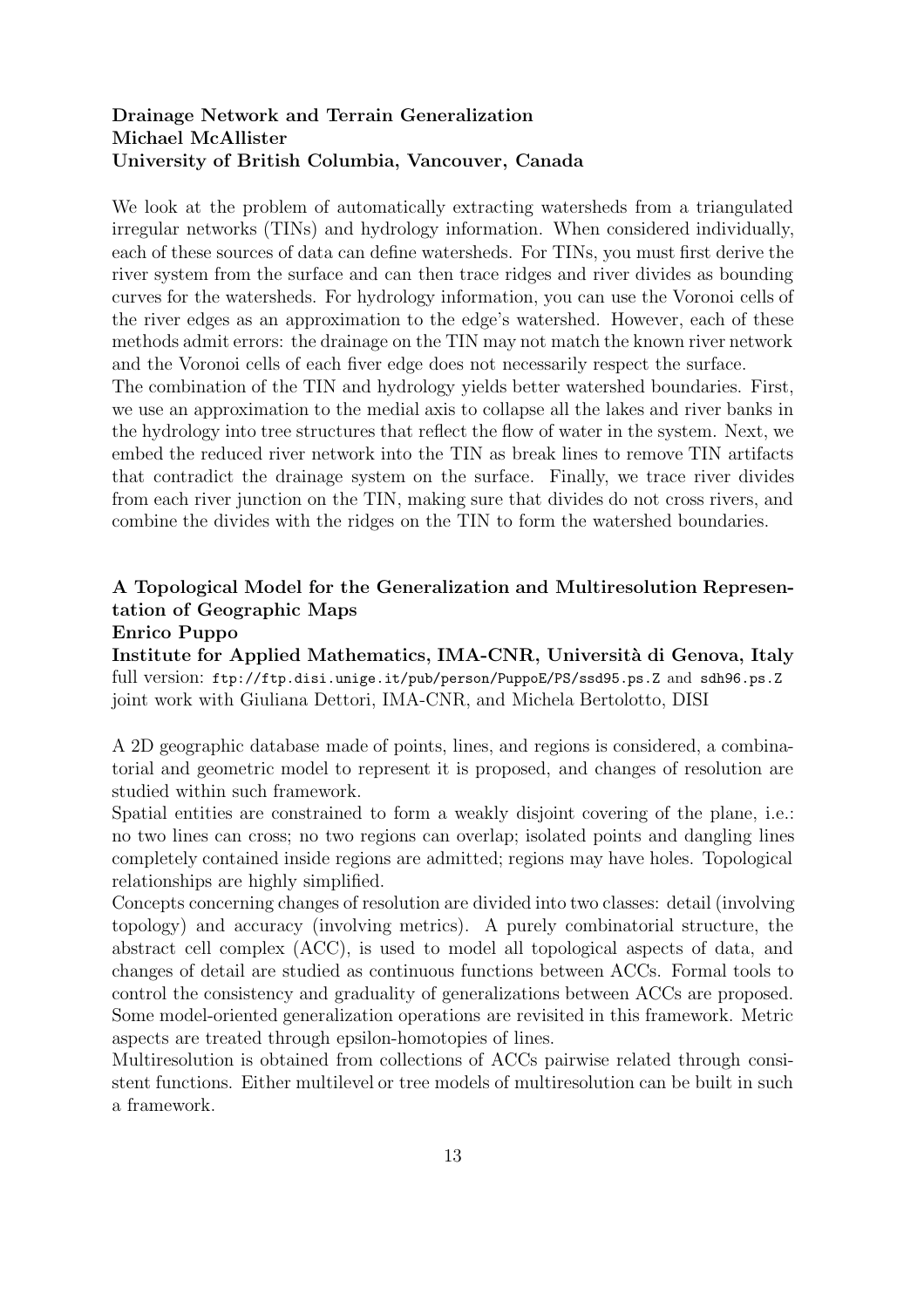### Fully Dynamic and Kinematic Voronoi Methods in GIS Thomas Roos ETH Zürich, Switzerland full version: http://www.inf.ethz.ch/personal/roos/

joint work with Christopher M. Gold, Peter R. Remmele (ETH Zürich)

We give a survey of static, dynamic, and kinematic Voronoi diagrams as a basic tool for Geographic Information Systems (GIS). We show how the Voronoi diagram with its dual, the Delaunay multigraph, can be used to maintain the topology of the map objects of a GIS. The presented method allows the insertion, deletion, and translation of points and line segments in a Voronoi diagram of  $n$  generators. All elementary operations are available in  $\mathcal{O}(logn)$  expected time using expected linear storage.

The Voronoi approach also greatly simplifies some of the basic traditional GIS queries and allows even new types of higher level queries. The concept of a persistent, locallymodifiable spatial data structure that is always complete provides an important new approach to spatial data handling that is not available with existing systems.

### Parallel Neighbourhood Modelling Jörg-Rüdiger Sack Carleton University, Ottawa, Canada

full version: http://www.scs.carleton.ca/ gis<br>ioint work with PARADICM group Carleton I joint work with PARADIGM group, Carleton University

It has been observed that in recent years Geographical Information Systems (GIS) and Spatial Information Systems have gone through substantial changes with respect to users, problems, problem domains, and data. The GIS community is rapidly expanding to include users from different sectors of the economy; along with this come different demands regarding the type, required speed, scope and scale of applications. Users in decision making positions require rapid, close to instantaneous responses even to complex queries. In addition, users today have access to an unprecedented amount of high resolution and high-quality data through scanners, satellites, range finders, medical equipment and other devices.

The effect of these changes is a rapid and huge increase in the computational demands placed on GIS. Processing a large raster often takes hours or even days; (processing a large raster, say of size 6000x6000 cells, at a speed of 1000 cells per second, would take 10 hours). To keep up with the computational demands without sacrifice (i.e., reduction in resolution or scope of model), parallel computing appears to be the only solution. Parallel hardware is readily available at a good price-to-performance ratio (in the small to medium range).

While parallelism in GIS appears to be necessary, the task of providing parallelism is highly challenging. Our primary research and development objective is to enable users, researchers and developers within GIS to use parallel computers without paying the high price of having to deal with the complex issues inherent to it (we provide transparent parallelism).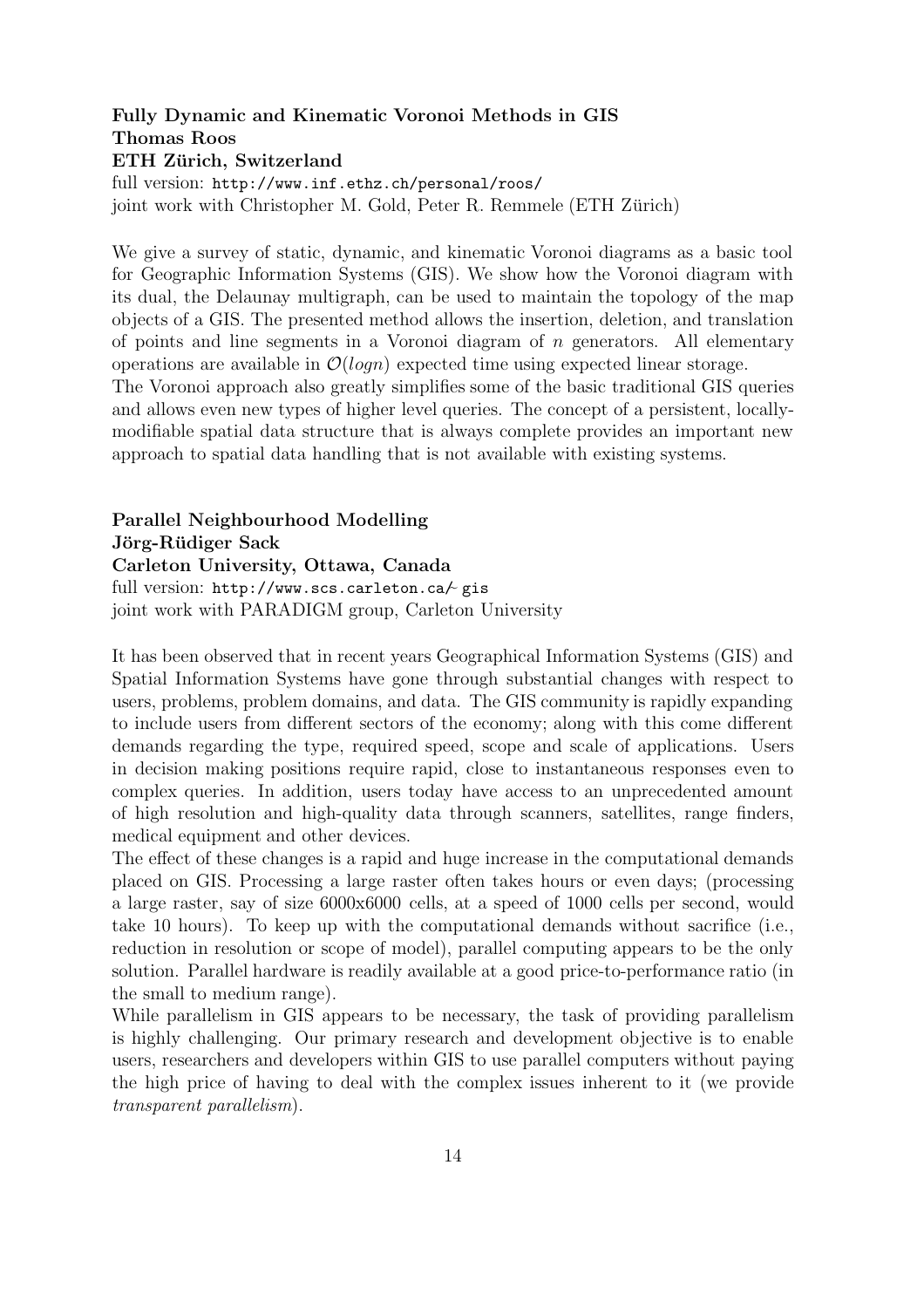Here we report on our first major milestone towards achieving this objective: the design and prototype implementation of an environment for parallel raster-based NEighbourhood MOdelling (NEMO). NEMO is primarily intended for (but not necessarily restricted to) coarse-grained parallelism with a limited number of processors.

We demonstrate the validity of our approach and the efficiency of the system through the implementation of a variety of applications: several forest fire modelling applications (in collaboration with Forestry Canada and K. Clarke, UC Santa Barbara), earth quake modelling, ice-tracking for the Canadian shiping (Canada Remote Sensing), Image processing, Cartography (implementation of nearly all of Tomlin's Map Algebra functions). (NEMO has been delivered to our industrial partner ALMERCO Inc. for commercialization.)

# A Computational Geometry's Algorithmic Library (CGAL) Stefan Schirra

MPI für Informatik, Saarbrücken, Germany

full version: http://www.cs.ruu.nl/CGAL/

CGAL is an ESPRIT LTR project of Utrecht University, Tel Aviv University, Free University Berlin, ETH Zurich, INRIA Sophia-Antipolis, RISC Linz, and MPI Saarbrucken. A goal of  $CGAL$  is to make computational geometry available for (industrial) applications, e.g. in geographic information systems. To this end a library of of geometric objects and algorithms is developed, in C++. The library is called CGAL, too.

The first part of the talk is a brief survey on CGAL, especially on its kernel.

The second part is concerned with precision and robustness problems in the implementation of geometric algorithms. Exact geometric computation is recommended as the most promising way to get reliable implementations of algorithms originally designed for arithmetic over the real numbers (this is my personal view and not necessarily the view of CGAL). Further we discuss the number type real in LE-DA (http://www.mpi-sb.mpg.de/LEDA/leda.html) and techniques used there for exact computation, more precisely, floating-point filter, lazy evaluation, and separation bounds. The number type real provides exactness for all computations involving operations  $+,-, \cdot, /$  and  $\sqrt{\ }$ , starting from integral or rational operands.

The third part is on (exact) geometric computation in CGAL. CGAL objects are parametrized by a number type, which gives you a lot of flexibility and lets you choose CGAL components according to your specific needs.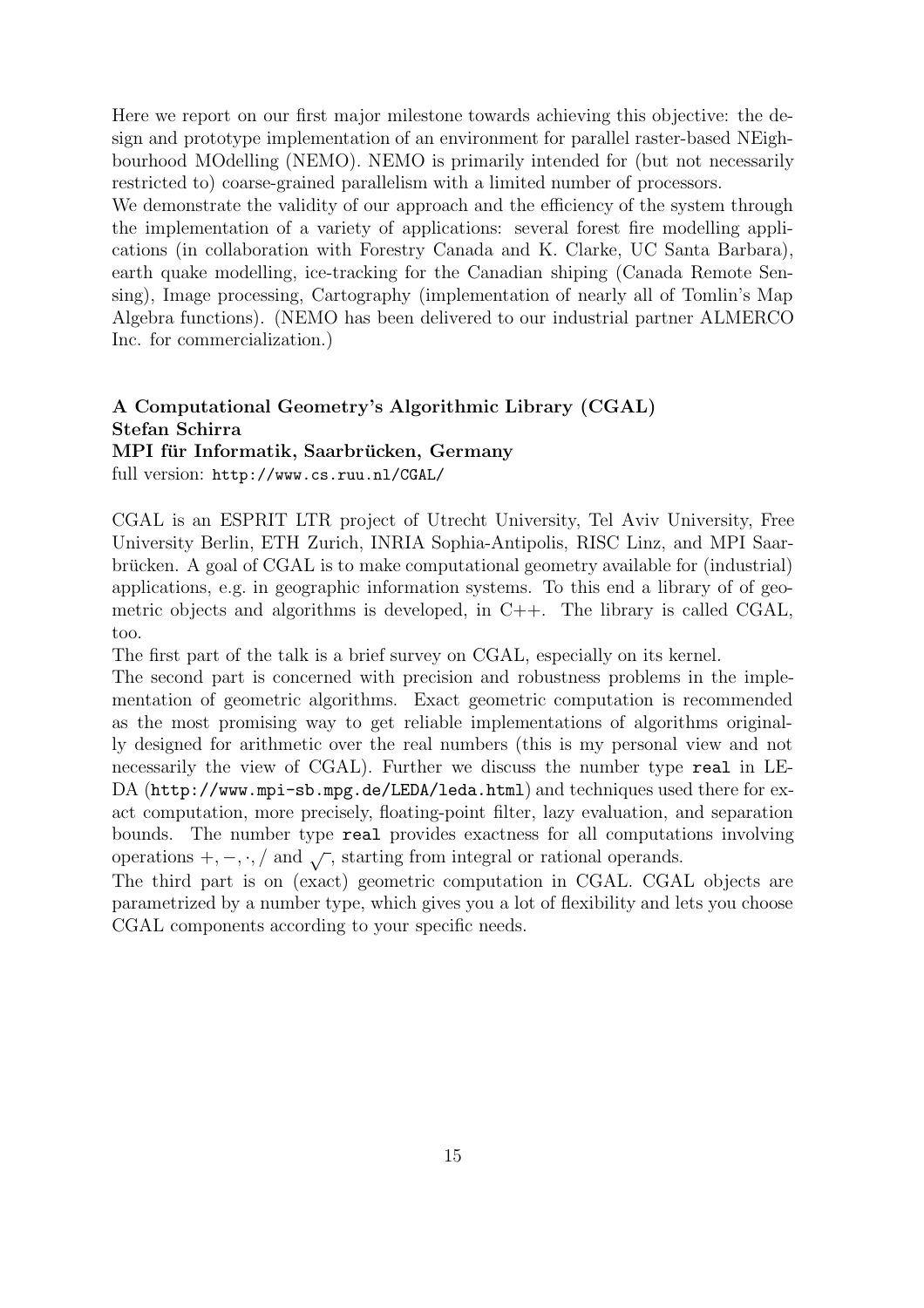### How to Send a TIN Jack Snoeyink University of British Columbia, Vancouver, Canada joint work with Marc van Krefeld

Although it takes  $\Omega(n \log n)$  time to build a Delauney triangulation of n points, once one is built, you can find, in linear time, a permutation of the points such that the Delauney triangulation can be reconstructed from the points in  $\mathcal{O}(n)$  time. This theorem gives a method to send a TIN model over a network that allows "pro-

gressive sending" for unstructured surface meshes.

Infrastructure Previewing Tiow-Seng Tan Dept. of Information Systems & Computer Science, National University of Singapore, Singapore full version: http://www.iscs.nus.sg/~tants

We present an overview of an infra-structure previewing system currently under research and development in our Computer Graphics Research Lab. The aim of the prototype system is to preview interactively computer models of new infra-structure, and assess the impact of the new infra-structure on existing landscape. The various components of the system that are relevant to this workshop include, for example, landscape modeling tools, model simplification algorithms, collaborative design module, and augmented reality interface. Also, we describe some recent techniques in computing good triangulations that may be of interest to the GIS community.

### A Note on Models for Mountains Marc van Krevel Universiteit Utrecht, The Netherlands

In physical geography there are several qualitative definitions of peaks and mountains. These definitions, however, don't really reveal how a definition should be formalized to a form that is unambiguous for a terrain surface. Such a definition is needed if mountains are to be identified automatically by a system. Possible applications are spatial data analysis, and terrain generalization.

In geomorphometry, a subfield of geomorphology, no such definitions can be found either. There are, however, a couple of quantitative descriptions of specific landforms that give pointers as to what parameters can be used, and what other shape descriptors are of interest. These include mean slope, ratio of diameter and depth, profile convexity, the hypsographic curve, and so and so forth.

If we suppose that a quantitative definition has been given, the computation of mountains and peaks can start. Computational geometers can develop efficient algorithms that can be used in an implementation. It may be possible that the best algorithm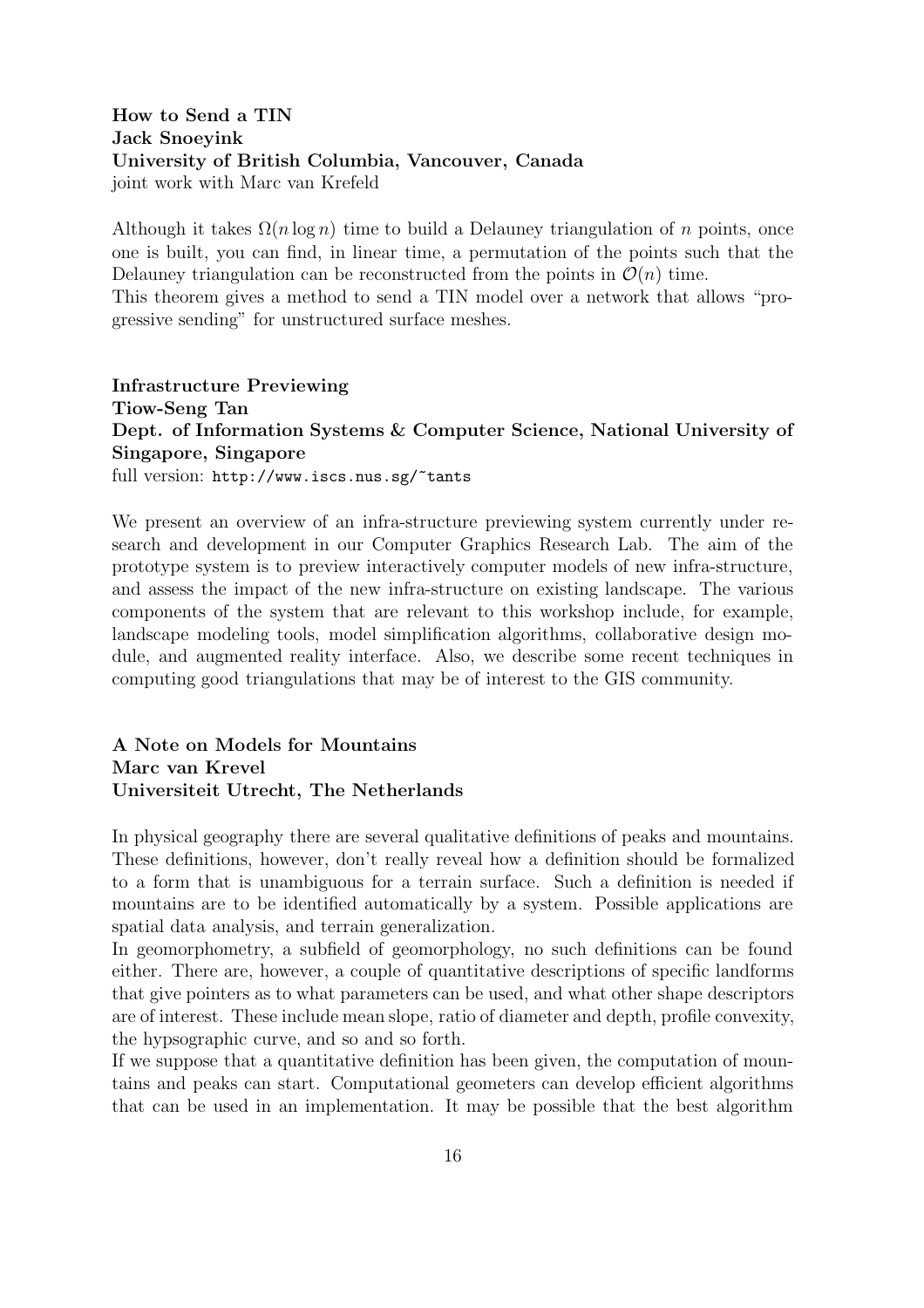that is found is not efficient enough for the particular application, for example if the definition requires complex optimization criteria or the algorithm has to be used in interactive situations.

The example of mountains partly served as an illustration of the process of automating a geographic (and geometric) task. It should start with geographers trying abstract certain geographic issues, if possible. In the development of a quantitative definition geographers and computational geometers can work together. Computational geometers have a good feel for the implications of quantitative definitions concerning geometry in general. If the definition has been decided upon, algorithms design can start, by computational geometers. Finally, the algorithms can be implemented to complete the automation.

### Efficient Algorithms for Processing Line Segments in External Memory, with Applications to Databases and Geographic Information Systems Jeffrey Vitter

#### Duke University, Durham, USA

full version: file://cs.duke.edu/pub/jsv/Papers/ArV96.interval management.ps.gz and AVV95.SegmentGIS.ps.gz

In the design of algorithms for applications that deal with massive data sets, it is important to consider the problem of minimizing the I/O communication. Geographic information systems (GIS) and constraint and object-oriented database systems often operate on very large spatial data sets. The geometric nature of the data arises either directly (as in geographic data) or because it is a Euclidean representation of relationships among objects or classes.

In this talk, we survey the known I/O results of two types: The first type deals with batch problems, in which each data set is not preprocessed and must be considered in full. We list I/O-optimal algorithms for batch problems such as trapezoidal decomposition, multiple planar point location, Delaunay triangulation, Voronoi diagram, conversion from gridded representation to multiple contours, red-blue line segment intersection, and general line segment intersection. The number of I/Os used in each case is

$$
O\left(\left(\frac{N}{B} + \frac{K}{B}\right) \log_{M/B} \frac{N}{B} + \frac{T}{B}\right),\
$$

where  $N$  is the input data set size,  $M$  is the internal memory size,  $B$  is the block transfer size, K is the number of concurrent queries (where applicable), and T is the output size.

The second type of results pertains to dynamic problems that support insert, delete, and query operations. We present a new and practical external memory version of the interval tree that uses a novel weight-balanced B-tree structure, and we use it to give an I/O-optimal algorithm for stabbing line queries and interval intersection. The algorithm uses  $O(\log_B N + T/B)$  I/Os per query,  $O(\log_B N)$  I/Os per insert and delete, and  $O(N/B)$  blocks of disk space. We also survey recent work in more generalized forms of dynamic range searching.